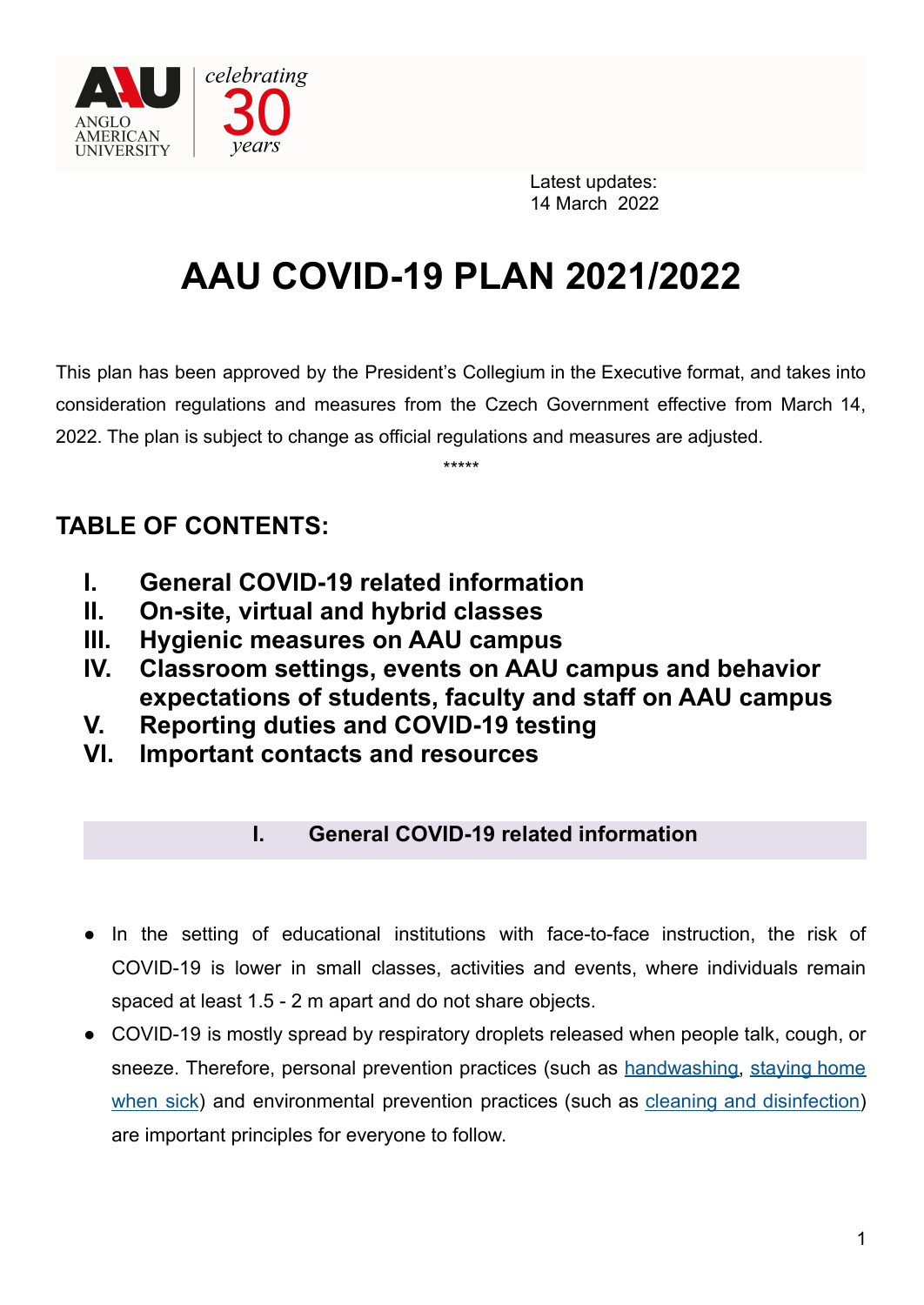

#### **Students, faculty and staff should apply these prevention practices.**

COVID-19 symptoms:

- Anyone can have mild to severe symptoms.
- People with COVID-19 have had a wide range of symptoms reported ranging from mild symptoms to severe illness. Symptoms may appear 2-14 days after exposure to the virus. People with these symptoms may have COVID-19:
	- o Fever of 37.8 degrees Celsius and higher or chills
	- o Cough
	- o Shortness of breath or difficulty breathing
	- o Fatigue
	- o Muscle or body aches
	- o Headache
	- o New loss of taste or smell
	- o Sore throat
	- o Congestion or runny nose
	- o Nausea or vomiting
	- o Diarrhea, abdominal pain or loss of appetite

Useful information on the symptoms of COVID-19 can be found [here.](https://www.cdc.gov/coronavirus/2019-ncov/symptoms-testing/symptoms.html)

Students, faculty and staff should self-monitor for these symptoms daily and if they think they are ill, stay home until they can consult with a medical professional or be tested. See below for detailed reporting duties and procedures.

### **II. On-site, virtual and hybrid classes at AAU**

- AAU's default format of instruction is on-site learning.
- Reflecting the current governmental and legal requirements, AAU classes are taking place in-person.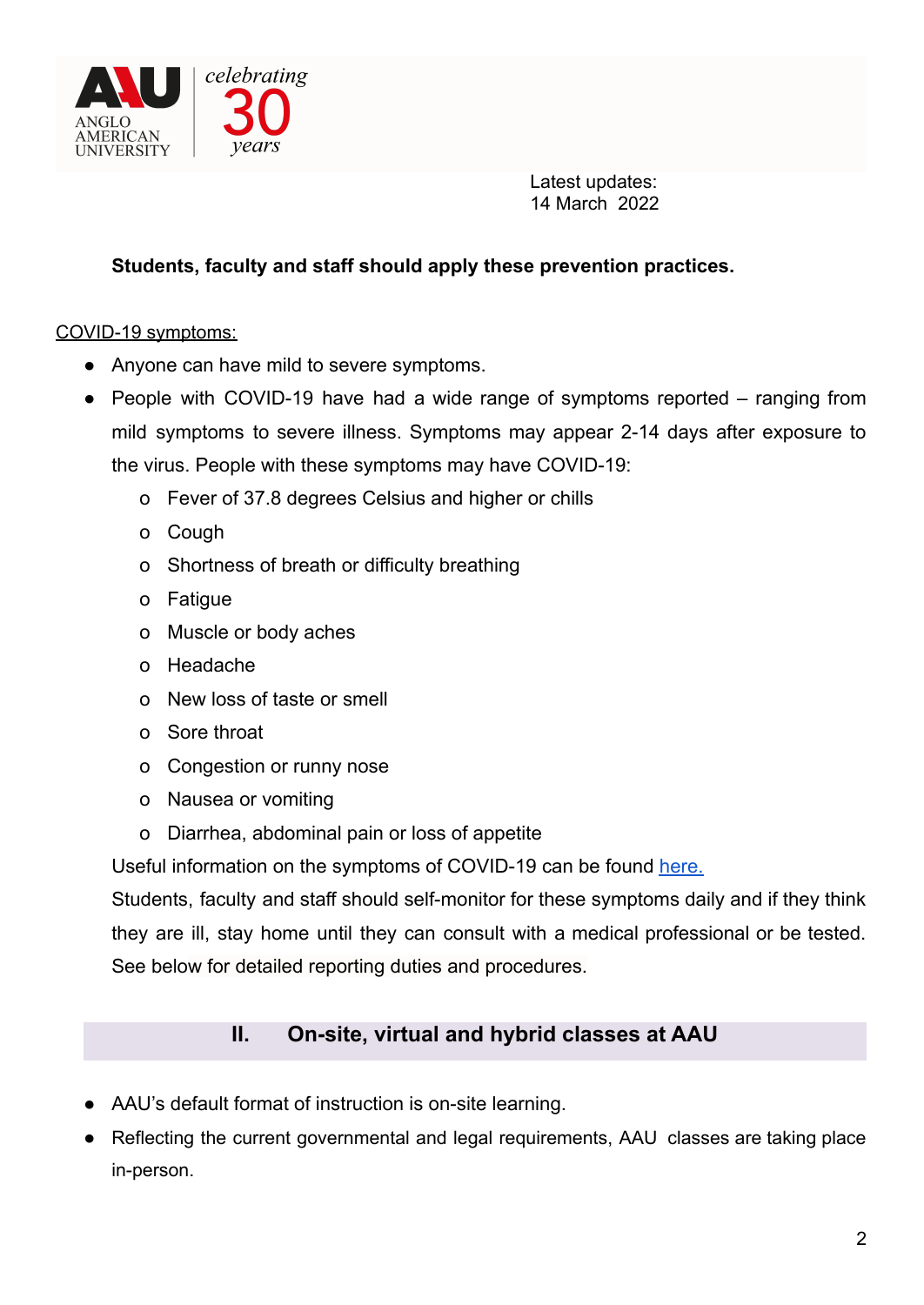

- Remote instruction is available upon request only for those students who are unable to come to Prague for visa related matters or reasons related to COVID-19. Students can e-mail the Dean of Students Ms. Katerina Vanova at katerina.vanova@aauni.edu to request the authorization of remote instruction. The request should contain a filled Petition Form which can be found [here.](https://drive.google.com/file/d/17PpMyHVcrmjKdCg2I5B_fIcGJ4DEPQEa/view) Requests will be reviewed on a case-by-case basis.
- All courses with at least one remote student will deliver face-to-face (synchronous) instruction to both on-site and remote students; the classes will be recorded and recordings made available to students.
- Details about how instruction is modified in the spring and summer term can be found in the *Academic [Guidelines](https://drive.google.com/file/d/1_vO-Em5daO1e9DTMsbNR3Cgyve5RN1kT/view?usp=sharing) for the Spring and Summer Term 2022.*
- All students have received login credentials and other information from the AAU IT department in order to access the **NEO e-learning portal** and the **MS Teams** communication platform, relevant for onsite as well as remote learning.

#### **III. Hygienic measures on the AAU Campus**

The health and safety of our students, faculty and staff is the primary concern of AAU. In accordance with the measures and requirements of the Czech government AAU puts measures in place that help keep our students, faculty and staff safe. Due to the overall development of the Covid-19 pandemic, the following applies:

- **●** Effective February 19, 2022, governmental rules no longer require regular testing of employees.
- **●** Effective of the same date, AAU does no longer require proof of vaccination, proof of recovery of COVID-19 or negative tests as a condition to enter the AAU campus
- Fully vaccinated faculty and staff and those who have recovered from COVID in the past 180 days, should still have their vaccine certificate or proof of recovery of COVID-19 on record and send respective certificates to **Lucie Kacovská** at [lucie.kacovska@aauni.edu](mailto:lucie.kacovska@aauni.edu)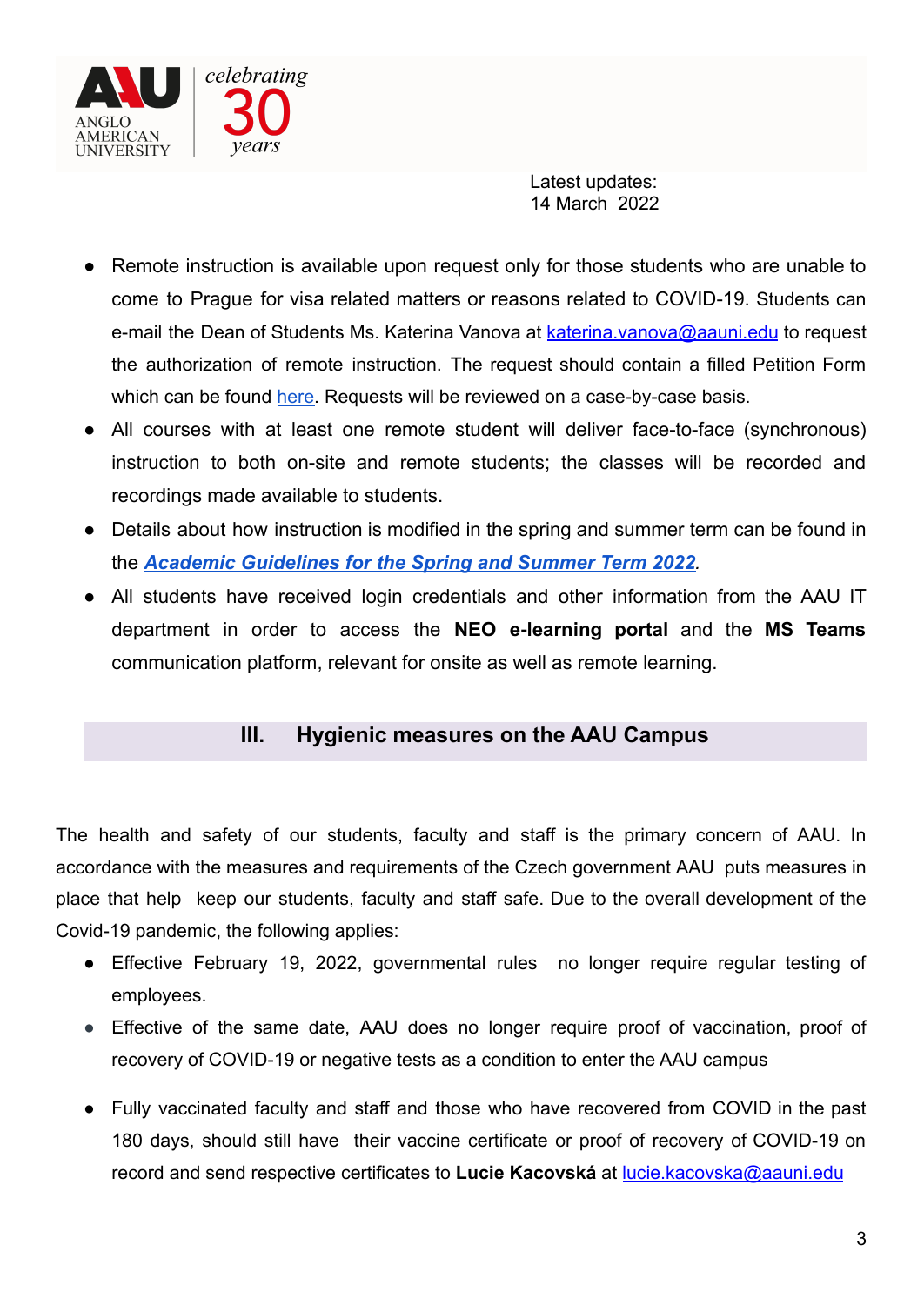

- AAU still highly recommends to its students, staff and faculty to get vaccinated against Covid-19.
- AAU recognizes vaccination certificates confirming the administration of the following vaccines: [BioNTech](https://www.ema.europa.eu/en/news/ema-receives-application-conditional-marketing-authorisation-covid-19-mrna-vaccine-bnt162b2) and Pfizer, [Moderna](https://ec.europa.eu/commission/presscorner/detail/en/ip_21_3), [AstraZeneca](https://ec.europa.eu/commission/presscorner/detail/en/ip_21_306) and Janssen [Pharmaceutica](https://ec.europa.eu/commission/presscorner/detail/en/ip_21_1085) [NV/](https://ec.europa.eu/commission/presscorner/detail/en/ip_21_1085)Johnson & Johnson. Additionally, AAU will recognize the Sputnik and Sinovac vaccines for the purposes of students attending in-person classes.
- Effective February 19, 2022, students who are not vaccinated or have recovered from COVID in the past 180 days are no longer obliged to upload a negative PCR test result to NEO and AAU does no longer require proof of vaccination, recovery from COVID-19 or negative tests as a condition to enter the AAU campus.
- **Effective March 14, masks are no longer required** at AAU premises.
- Every person entering the AAU campus is expected to use hand sanitizer from one of the hand sanitizer stations placed on campus.
- Everyday disinfection of door handles, water dispensers, keyboards, tables, classroom chairs, and other high-touch surfaces is done by AAU as well as additional deep cleaning throughout the semester.

#### **IV. Classroom setting, Home Office and Events at AAU**

- Because of AAU's small classrooms, keeping windows open as much as possible is recommended.
- Students, faculty, and staff are encouraged to keep their personal items (e.g., cell phones, other electronics) and personal work spaces clean and to use disinfectant wipes or cleaning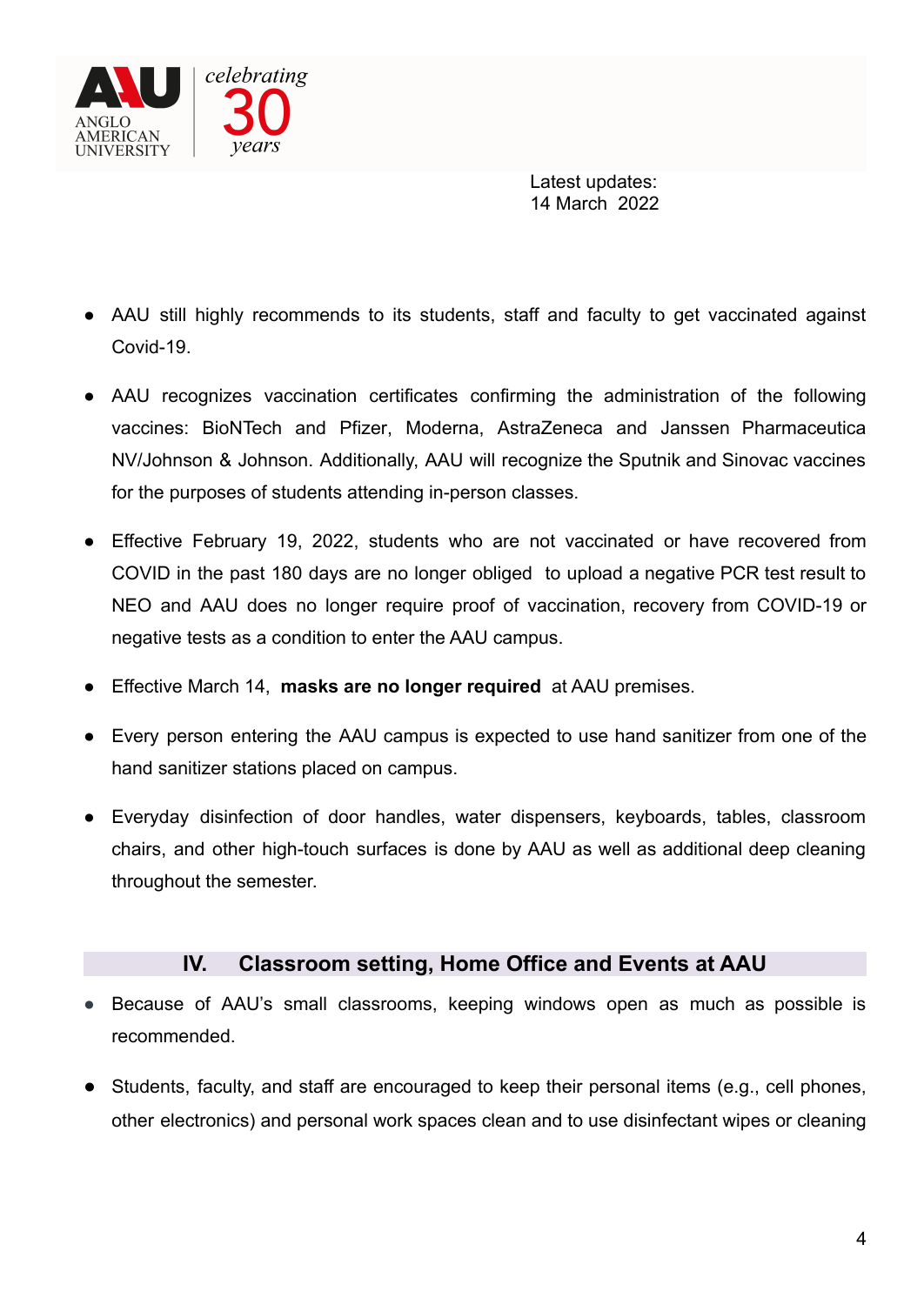

solution to wipe down shared desks, equipment, and other shared objects and surfaces before use.

- Distance between desks may be adjusted if necessary. *If assistance is needed to relocate furniture please contact [mar.tykhonovych@aauni.edu](mailto:mar.tykhonovych@aauni.edu)*
- *●* Home Office (work from home) regulations for AAU staff are subject to the decision of the AAU President during the duration of the COVID-19 pandemic, taking into consideration the instructions or regulations of the Czech Government and AAU's accreditation agencies. Employees should speak with their supervisor to request home office approval and follow internal AAU regulations.

Opening hours/shifts of AAU offices are the responsibility of each department or office. Each supervisor decides on shifts for the department and is responsible for the regular function of the department.

Events on AAU Campus will be organized by the AAU Events Manager in accordance with Czech Government regulations. All members of the AAU community are asked to follow instructions and cooperate with the AAU Events Manager, Operations staff and AAU management in this regard.

### **V. Reporting Duties and Procedures**

- AAU requires students, faculty and staff to report to AAU if they have tested COVID-positive or have been in contact with persons who have tested COVID-positive, who show COVID-19 symptoms.
- AAU recommends that its permanent faculty and staff undergo PCR COVID-19 test if they have symptoms consistent with COVID-19.
- A student, faculty or staff member, who has tested positive, must stay off- campus for 7 days.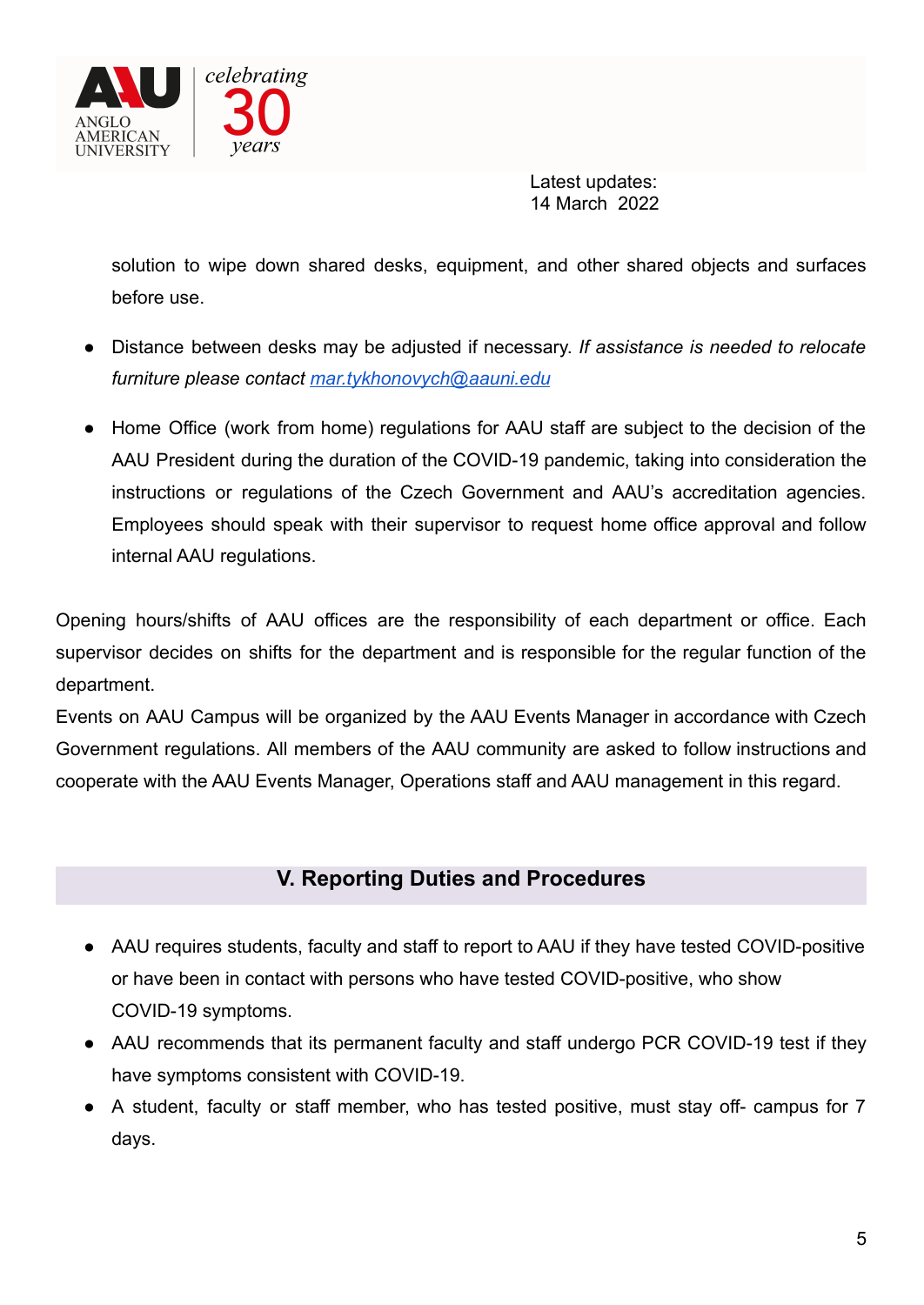

- AAU recommends that a student, faculty or staff member who has been in close contact with a person who has tested positive, stays off-campus for 5 days.
- Students, who have tested positive or been in close contact with a person who has tested positive can contact the Dean of Students Ms. Katerina Vanova at katerina.vanova@aauni.edu to request the authorization of remote instruction for the period of 7 days (if tested positive) or 5 days (if in contact with a positive person) respectively.

# **VI. Important Contacts and Resources**

- All **students** who have questions about AAU's COVID-19 requirements and measures should email katerina.vanova@aauni.edu.
- All **faculty and staff** who test positive or have questions about AAU's COVID-19 requirements and measures should email lucie.kacovska@aauni.edu.

IMPORTANT RESOURCES ABOUT CZECH GOVERNMENT COVID-19 RELATED MEASURES:

<https://www.mvcr.cz/mvcren/article/coronavirus-information-of-moi.aspx> <https://koronavirus.mzcr.cz/en/> <https://www.prg.aero/en/testing-covid-19>

TESTING LOCATIONS:

<https://koronavirus.mzcr.cz/seznam-odberovych-center/>

TRAVEL:

Travelers entering the Czech Republic should regularly check the [Czech Ministry of Interior](https://www.mvcr.cz/mvcren/article/coronavirus-information-of-moi.aspx) [website for the latest information regarding COVID-related travel](https://www.mvcr.cz/mvcren/article/coronavirus-information-of-moi.aspx).

COVID PORTAL

<https://covid.gov.cz/en/>